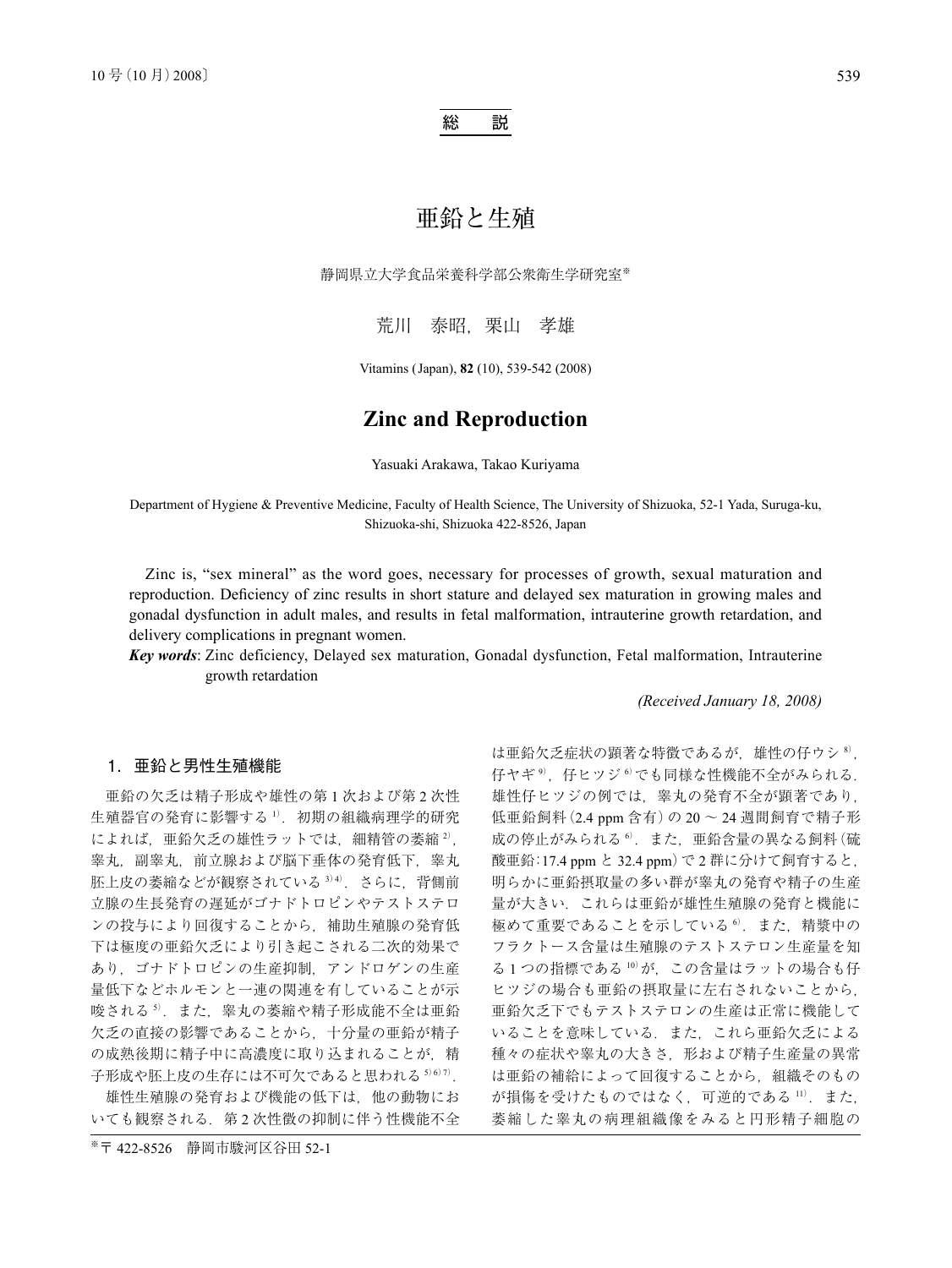elongation の過程が障害を受けていることが分かる 12).

亜鉛は性腺機能の発達に関与するばかりでなく,性腺成 熟後においても大きく影響する.例えば,尿毒症末期 <sup>13</sup>) やアルコール依存症 <sup>14</sup>)の男性にみられる男性性機能の低 下,特発性男性不妊症 <sup>15</sup>)などは,いずれも亜鉛欠乏と関 係する男性性機能の低下と言われている. また、尿毒症 で男性性機能低下の血液透析患者(男性)に亜鉛を添加す ることによって,低下していた血清テストステロン値が 正常化し,性機能が回復した <sup>13</sup>).この亜鉛欠乏による血 清テストステロン値の低下は精巣の Leydig 細胞の機能低 下を反映したもので,動物におけるデータとよく一致す る<sup>16</sup>).すなわち,亜鉛はテストステロン合成に必須であり, 欠乏すると精巣における精子形成が障害され、成人男性 における精子減少症,血清テストステロン濃度の低下な どを誘発する.さらに,亜鉛は前立腺や精巣に高濃度に 含まれており 17)18)19), 亜鉛欠乏になると他の臓器よりも 顕著に低下し $20$ , 精巣萎縮を誘発する $17$ . しかし, この 睾丸の萎縮は完全に萎縮した場合では,亜鉛投与によっ ても大きさや機能の回復は認められず,睾丸内の亜鉛濃 度も上昇しない<sup>5)</sup>. この不可逆性のメカニズムについて は不明である. また、亜鉛は精子の安定性と密に関係し ている.すなわち,精子中の亜鉛はクロマチンの三次構 造を維持することにより核を安定化させ,成熟・放出の 過程で自らがはずれることによって精子の運動能を獲得 させるが,亜鉛欠乏になるとラットでは精子の尾部の変 形と精子数の著減がみられる.ヒトでも精子数が減少す  $3^{17}$ .

#### 2. 亜鉛と女性生殖機能

ほ乳動物についてみると,雌性ラットの生殖に及ぼす 亜鉛の欠乏効果は,その欠乏の度合,期間および時期に よって異なる.離乳期から成熟するまでの期間における 亜鉛欠乏では,生長が抑制され,発情周期に極度の異常 がみられ、交尾をせず、完全な不妊症となる 21). 交尾後 の妊娠期間中における亜鉛欠乏では、胎児の半数は妊娠 満期になっても未成熟であり,大半は極度の先天性奇形 (胎児奇形)を示す.この中には,口蓋裂,下顎の欠失, 四肢の異常など軽度のものから,脳奇形のような重篤な ものまで含まれている. 最も多いのは尾の奇形(72%)で, 次いで合指症(64%), 肺の奇形(54%)などがみられ、水 頭症,無脳症,外脳症などの脳奇形は 47%の発生高率で ある <sup>22</sup>).奇形発生率は全妊娠期間(0 ~ 21 日)を通じての 亜鉛欠乏が最も高いが,期間を限定して亜鉛欠乏にした 場合は,前期(0 ~ 6 日)よりも中期(6 ~ 12 日)における 欠乏の方が奇形発生率は高い22). また、妊娠後の亜鉛欠 乏の雌性ラットでは大半に胎盤の着床部での胎児の吸収 胚(吸収胚)や奇形胎児の出産がみられる. これらの異常 も胎児組織中の亜鉛欠乏が主因である.

さらに,亜鉛欠乏の親ラットでは分娩が極めて困難で

あり,大量の出血を伴う.また,出産速度など,出産行 動にも著しい影響が現れる 23). また、亜鉛欠乏の雌性ラッ トでは,内分泌機能の低下,とくに下垂体性腺刺激ホルモ ンの放出障害 24)25)など性腺機能の低下がみられ、月経周 期異常や無月経がみられ,卵胞の発育障害がみられる <sup>26</sup>).

他の動物における雌性の生殖に及ぼす亜鉛欠乏効果の 比較研究は少ないが、亜鉛欠乏の雌性ニワトリでは、受 精卵の孵化率が悪く,極度の生育不全と卵胚での死亡率 が高い27). また、亜鉛欠乏の雌性ブタでは胎児が小型に なる. ウサギの実験では、 妊娠中は子宮の endometrium への亜鉛濃度が著しく高くなること 28), 胎盤への亜鉛の 移行率が極めて高くなること <sup>29</sup>)が報告されている.

ヒトにおいても,先天異常児を出産した母親の大半が 亜鉛欠乏状態であったこと <sup>30</sup>)やアルコール依存症の妊婦 は血清亜鉛値が低く(50.7 vs 72.2μg / dL),奇形発生率が 高いこと 31)が報告されている. 妊娠中の母体の血清亜鉛 濃度は正常値の約50%に低下する 32)33). 母親の血清亜鉛  $34$ ), 血漿亜鉛  $35$ )ならびに胎盤亜鉛  $36$ )など, 母親の亜鉛状 態と出生児体重とは相関しており 37), 胎児への亜鉛移行 も母親の血清亜鉛濃度に依存している 37)38)39). また. ヒ ト羊水中の亜鉛濃度が妊娠後期では新生児の出生児体重 とよく比例することが報告されている <sup>40</sup>).

#### 3.生殖器中の亜鉛濃度

臓器中,亜鉛濃度の最も高いのは前立腺である <sup>41</sup>)42).す  $\zeta$ わち, 前立腺では 87 $\mu$ g/g 湿重量と最も高く, 次いで骨 に 66μg/g, 腎や筋に 48μg/g, 睾丸には 13μg/g, 卵巣 には  $12 \mu$ g / g である  $43$ . また、乾燥重量での測定では, 少年の前立腺の亜鉛濃度は成人よりずっと低く 120 μg / g 乾燥重量であり,通常 20 ~ 30 歳男性では 650μg / g 乾燥 重量,30 歳以上の男性では 950μg / g 乾燥重量の濃度を 保持している 44) 45). 前立腺における亜鉛の役割として精 子形成への関与が考えられる. 前立腺では亜鉛の局在性 があり,組織化学的には尿道周囲組織ではなく,正常前 立腺の側葉部(背側前立腺)に確認される. 電顕的には亜 鉛は細胞頂部に多く,また発達した分泌腔内に局在が認 められる. ラット前立腺では、亜鉛は腺房細胞の口径辺 に存在する <sup>46</sup>).

精液中には亜鉛は 10 ~ 35 mg / dL と高濃度に存在して いる<sup>7</sup>. しかもこの精液中の亜鉛量が精子数に有意に相 関する (r = 0.66, p < 0.05)<sup>47)</sup>. 雄性のヒツジ<sup>10)</sup>やラット<sup>46)</sup> では,亜鉛は精子の尾部に濃縮されている.精液中と精 漿中との亜鉛濃度は乾重量でほぼ同じである.子宮内膜 中の亜鉛は増殖相(月経の 10 ~ 12 日目)で最も少なく, 以後増加し, 分泌相(25~27日目)で最も多くなる 48). 子宮頚管粘膜の亜鉛は排卵直後で 794 ~ 939μg / g 乾重 量である.

妊娠中の母体の血清亜鉛濃度は正常値の約 50%に低下 する <sup>33</sup>)33).また,母体の亜鉛必要量は妊娠後期において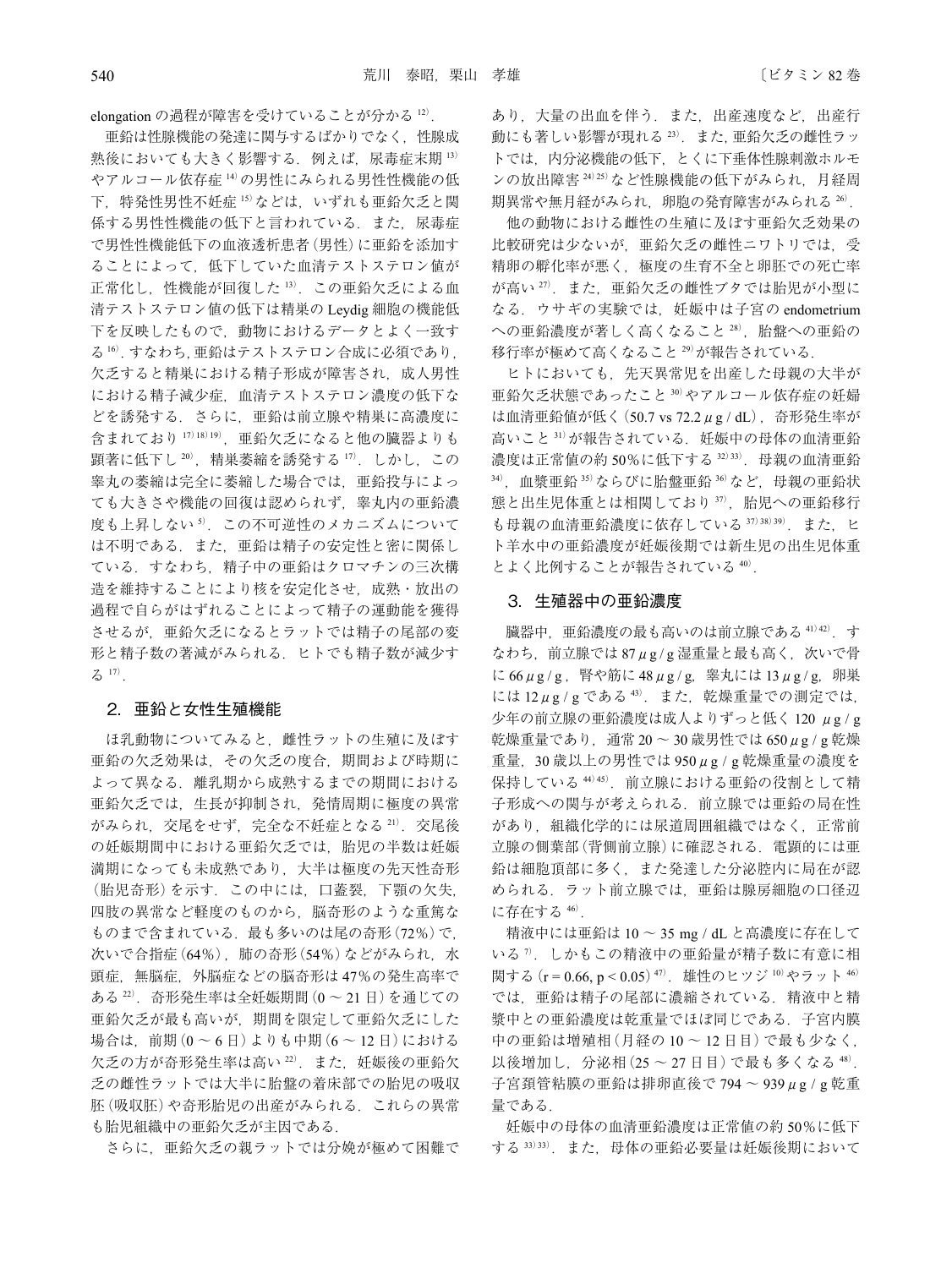著しく増大するが、これは胎児における胎生後期 $(30 \sim$ 40 週)の亜鉛の著しい体内蓄積と一致している.また, 胎児への十分な亜鉛の移行は正常な母体の血清亜鉛濃度 に依存している 37)38)39). 胎児では、亜鉛は主として肝臓 と骨に蓄積される.これらの亜鉛は出生後の急速な発育 に利用され,生後の亜鉛不足を補っている.ちなみに, 銅も妊娠後期において急激に体内蓄積し,半分は肝臓に 蓄積され,亜鉛と同様に出生後の急速な発育に利用され る.しかし,早産児や未熟児では,在胎後期の亜鉛や銅 の体内蓄積が充分でないため,生後の急速な発育期にお いて欠乏症状が発現しやすい 38) 39).

(平成 20.1.18 受付)

### 文 献

- 1)Favier AE (1992) The role of zinc in reproduction, -Hormonal mechanisms-. *Biol Trace Element Res* **32**, 363-381
- 2)Follis RHJr, Day HG, McCollum EV (1941) Histological studies of the tissues of 1 rats fed a diet extremely low in zinc. *J Nutr* **22**, 223
- 3)Mawson CA, Fischer MI (1953) *Biochem J* **55**, 696
- 4)Millar MJ, Elcoate PV, Mawson CA (1957) Sex hormone control of the zinc content 4 of the prostate. *Can J Biochem Physiol* **35**, 865-868
- 5) Millar MJ, Fischer MI, Elcoate PV, Mawson CA (1958) The effects of dietary zinc 6 deficiency on the reproductive system of male rats. *Can J Biochem Physiol* **36**, 557
- 6)Underwood EJ, Somers M (1969) Studies of zinc nutrition in sheep. I. The relation of zinc to growth, testicular development and spermatogenesis in young rams. *Aust J Agr Res* **20**, 889
- 7)Hidiroglou M, Knipfel JE (1984) Zinc in mammalian sperm. *J Dairy Sci* **67**, 1147-1156
- 8) Miller WJ, Blackmon DM, Gentry RP, Powell GW, Perkins HE (1966) Influence of zinc deficiency on zinc and dry matter content of ruminant tissues and on excretion of zinc*. J Dairy Sci* **49**, 1446-1453
- 9)Miller WJ, Pitts WJ, Clifton CM, Schmittle SC (1964) *J Dairy Sci* **47**, 556
- 10)Mann T (1964)"The biochemistry of the Semen and the Male Reproductive Tract", 2nd ed. Butler & Tanner, London
- 11)Pitts WJ, Miller WJ, Fosgate OT, Morton JD, Clifton CM (1966) Effect of zinc deficiency and restricted feeding from two to five months of age on reproduction in Holstein bulls. *J Dairy Sci* **49**, 995
- 12)Orgebin-Crist MC (1971) Sperm formation in zinc-deficient rats. *Ann Biol Anim Biochem Biophys* **11**, 547
- 13)Antoniou LD, Sudhaker T, Shalhoub RJ (1977) Reversal of uremic impotence by zinc. *Lancet* **2**, 895-898
- 14)McClain CJ, Van Thiel DH, Parker S (1979) Alterations in zinc, vitamin A and retinol-binding protein in chronic alcoholics: A possible mechanism for night bindness and hypogonadism. *Alcoholism Clin Exp Res* **3**, 135-141
- 15)Hartoma RJ, Nahoul K, Netter A (1977) Zinc, plasma, androgens and males sterility. *Lancet* **2**, 1125-1126
- 16)Lei KT, Abbasi A, Prasad AS (1976) Function of the pituitary-gonadal axis in zinc deficient rats. *Am J Physiol* **230**, 1730-1732
- 17)Apgar J (1985) Zinc and reproduction. *Ann Rev Nutr* **5**, 43-68
- 18)Underwood EJ (1977) Zinc in animal tissues and fluids. In Trace elements in human and animal nutrition. 4th ed. By Underwood EJ, pp.196-242, Academic Press Inc., New York
- 19)Diamond I, Hurley LS (1971) Testicular and esophageal lesions in zinc-deficient rats and their reversibility. *J Nutr* **101**, 77-84
- 20)Fujimoto S, Indo Y, Higashi A, Matsuda I (1986) Conversion of thyroxine into tri-iodothyronine in zinc deficient rat liver. *J Pediatr Gastro Nutr* **5**, 799-805
- 21) Hurley LS, Swenerton H (1966) Congenital malformations resulting from zinc deficiency in rats. *Proc Soc Exp Biol Med* **123**, 692-696
- 22)Hurley LS (1980) Developmental nutrition. pp.209-214, Prentice-Hall, New York
- 23)Caldwell DF, Oberieas D (1973) Reproductive performance of chronic mildly zinc deficient rats and the effects on behavior of their off spring. *Nutr Rep Int* **7**, 309
- 24) Henkin RI (1976) Trace metals in endocrinology. *Med Clin North Amer* **60**, 779-797
- 25) Millar MJ, Fischer MI, Elcoate PV, Mawson CA (1960) Effects of testosterone and gonadotrophic injections on the sex organ development of zinc-deficient male rats. *Can J Biochem Physiol* **38**, 1457
- 26)Apgar J (1970) Effect of zinc deficiency on maintenance of pregnancy in the rat. *J Nutr* **100**, 470-476
- 27)Blamberg DL, Blackwood UB, Supplee WC, Combs GF (1960) Effect of zinc deficiency in hens on hatchability and embryonic development. *Proc Soc Exp Biol Med* **104**, 217-220
- 28)Lutwok-Mann C, McIntosh JEA (1969) Zinc and carbonic anhydrase in rabbit uterus. *Nature* **221**, 1111
- 29)McIntosh JEA, Lutwok-Mann C (1972) Zinc transport in rabbit tissues. Some hormonal aspects of the turnover of zinc in female reproductive organs, liver and body fluids. *Biochem J* **126**, 869
- 30)Jameson S (1976) Effects of zinc deficiency in human reproduction. *Acta Medica Scand (Suppl)* **593**, 5-89
- 31)Flyn A, Miller SI, Galden NL, Sokol RJ, Villano BD (1981) Zinc status of pregnant alcoholic women: A determinant of fetal outcome. *Lancet* **1**, 572-574
- 32) Henkin RI, Marshall JR, Meret S (1971) Maternal-fetal metabolism of copper and zinc at term. *Amer J Obstet Gynec* **110**, 131
- 33) Prasad LS (1974) Zink-Kurzer Uberblick Pediatr Congr Int 14<sup>th</sup>, Buenos Aires, pp.10
- 34) Mameesh MS, Hathout H, Safar MAAI, Mahfouz A, Al-Hassan JM (1985) Maternal plasma proteins, magnesium, zinc and copper concentration at term associated with birth size in Kuwait. *Acta Vitaminol Enzymol* **7**, 183-191
- 35)Atinmo T, Mbofung C, Osinusi BO (1980) Relationship of zinc and copper concentrations in maternal and cord blood and birth weight. *Int J Gynaecol Obstet* **18**, 452-456
- 36)Mbofung CMF, Subbarau VV (1990) Trace element (zinc, copper, iron and magnesium) concentrations in human placenta and their relationship to birth weight of babies. *Nutr Res* **10**, 359-365
- 37)King JC (2000) Determinants of maternal zinc status during pregnancy. *Am J Clin Nutr* **7** *(suppl)*, 1334S-1343S
- 38)Kynast G, Saling E (1980) The relevance of zinc in pregnancy. *J Perinat Med* **8**, 171-182